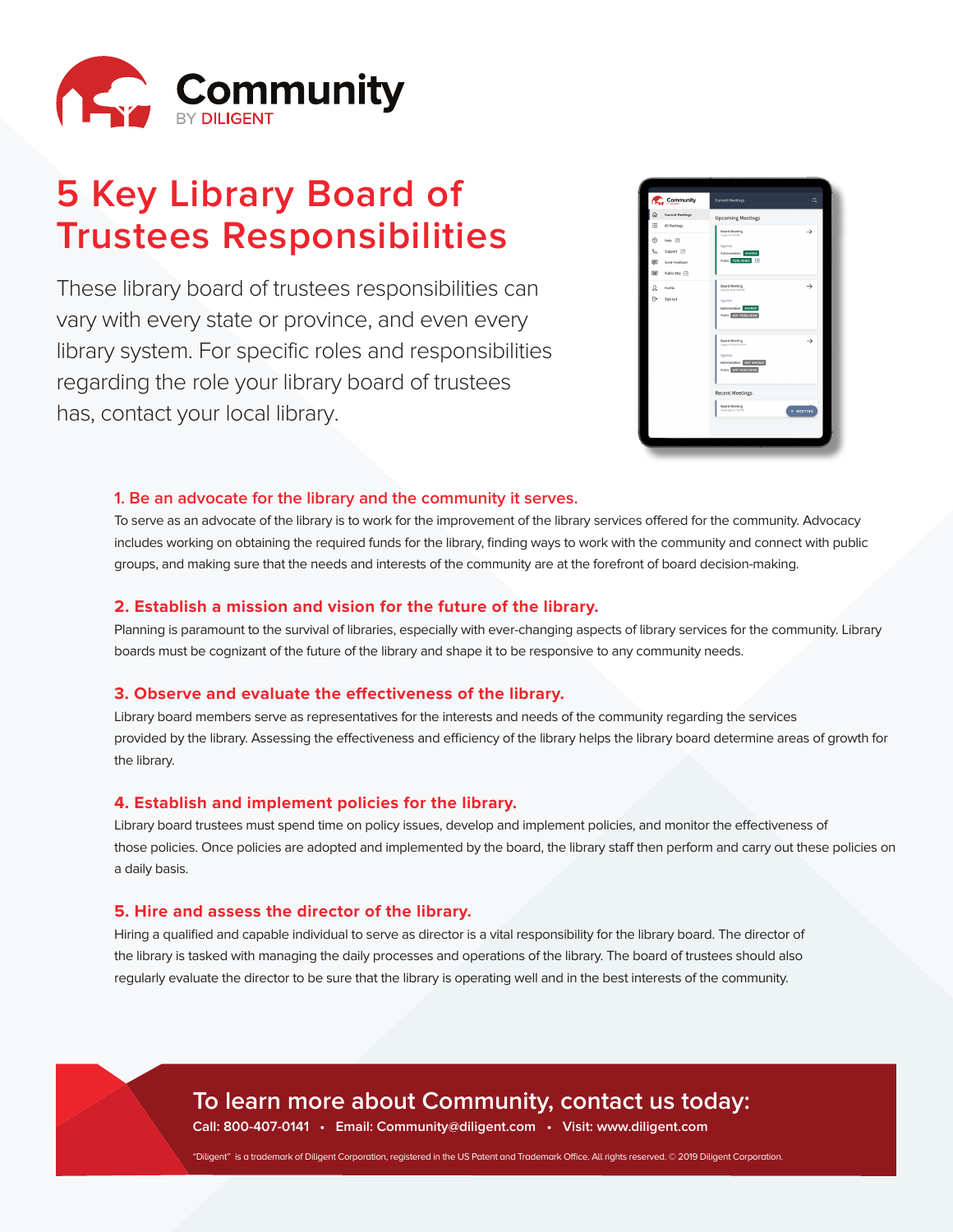

# **Tips and Tricks:** Technology for Organized Library Board Meetings



#### **Share the library board meeting agenda.**

Share the agenda with board members and the public prior to the board meeting.



#### **Access to materials and related documents.**

- ▶ Link information regarding budget, library use statistics, and any other reports from administrators.
- 4 Access previous meeting minutes to review and make any notes or corrections to the record.



#### **Review progress**

- 4 Link goal progress or goal-related tasks to the meeting agenda.
- Board members, administrators, and attendees can view goals, make note of what has been accomplished, and view any remaining tasks and their related deadlines.

| ____<br>$\mathcal{L}^{\text{max}}_{\text{max}}$ and $\mathcal{L}^{\text{max}}_{\text{max}}$ and $\mathcal{L}^{\text{max}}_{\text{max}}$ |  |
|-----------------------------------------------------------------------------------------------------------------------------------------|--|
|                                                                                                                                         |  |
|                                                                                                                                         |  |

#### **Record library board meeting minutes and board votes**

▶ Leverage digital voting in real-time for board members, simplifying the process of recording meeting minutes.

# **To learn more about Community, contact us today:**

**Call: 800-407-0141 • Email: Community@diligent.com • Visit: www.diligent.com** 

"Diligent" is a trademark of Diligent Corporation, registered in the US Patent and Trademark Office. All rights reserved. © 2019 Diligent Corporation.